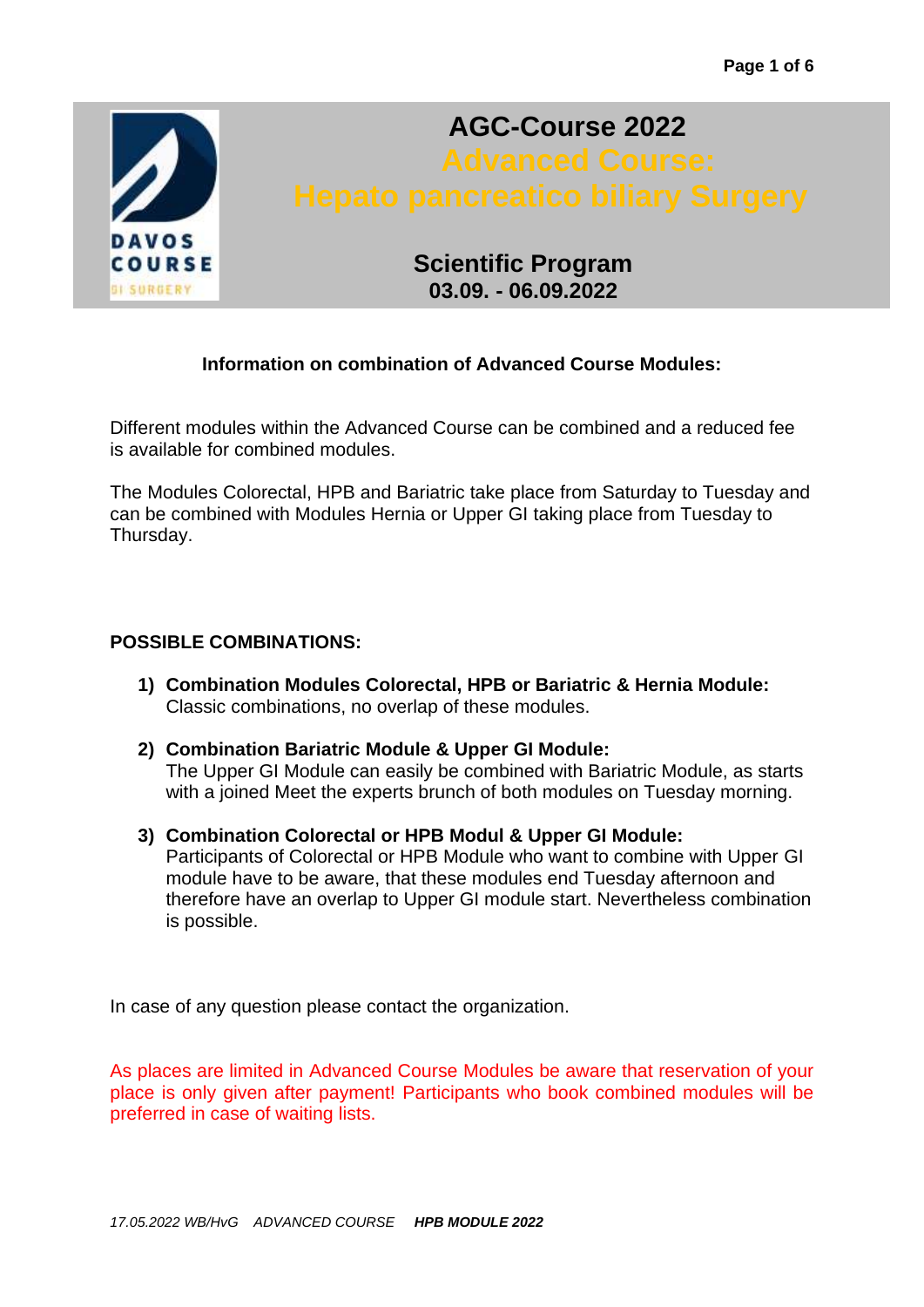Saturday 03.09.2022

- 10.00 **Opening of the Course Secretariat and Registration**
- *10.30 Instructors briefing HPB advanced course (for instructors only) Modules Colorectal & Bariatric & HPB Hall Landwasser - W. Brunner, U. Pfefferkorn / R. Peterli, H. v. Goor*

|             | <b>Advanced Course HPB Module</b>                                 |       | AC HPB |
|-------------|-------------------------------------------------------------------|-------|--------|
| 11.00-11.15 | <b>Course opening Advanced Course</b><br><b>Colorectal Module</b> | (ACC) |        |

- **Bariatric Module (ACB)** (ACB) **Hepato pancreatico biliary Module (AC HBP)** Hall Landwasser - P. Vogelbach, W. Brunner
	- Urs Pfefferkorn, Ralph Peterli, Harry van Goor

### **Lecture I**  Room XX

11.15 -12.30

| Introduction |  |  |
|--------------|--|--|
|              |  |  |
| H. van Goor  |  |  |

| Surgical techniques in liver resection | $25 \text{ min}$ |
|----------------------------------------|------------------|
| P Clavien                              |                  |
|                                        |                  |

| Surgical techniques in pancreatic resections | 25 min |
|----------------------------------------------|--------|
| C. Reissfelder                               |        |

- 12.30 14.00 **Lunch break**
- 14.00 16.00 **Practical exercises I**  Room XX (see individual schedule)

# 16.00 – 16.30 **Break** Coffee and sweets

16.30.- 17.00 **Lectures II-Together with ACC and ACB** Room XX / Hall Landwasser

> Energy devices, mechanisms, tips and trics *-* H. v. Goor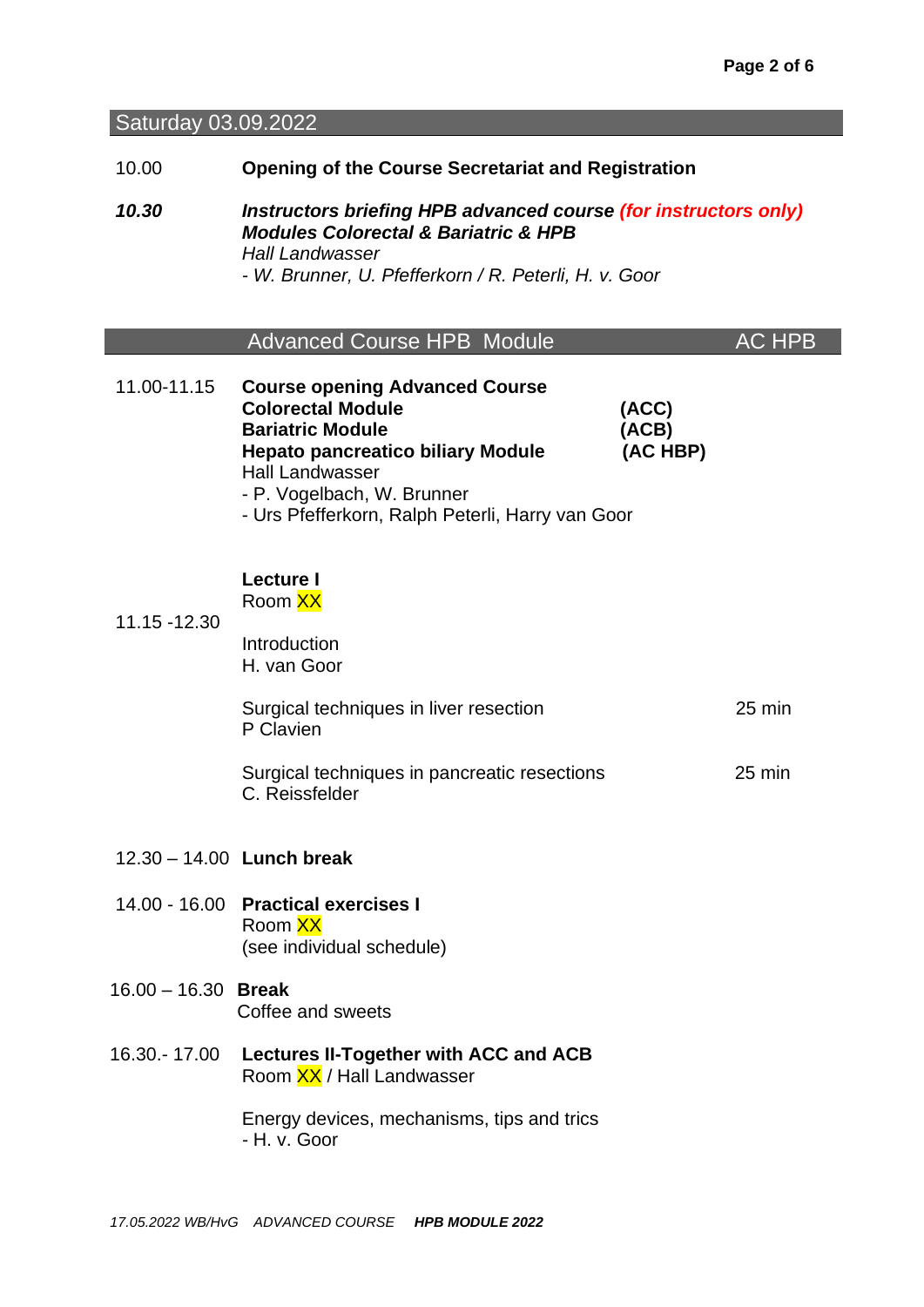# 17.00.- 18.45 **Lectures III** Room XX Fit4HPBSurgery **C. Williamson** Management of liver trauma<br>
P. Clavien Introduction to Liver Tx G. Silberhumer Management of bile duct injury example and the Management of bile duct injury 18.45 **Welcome Reception (Foyer)**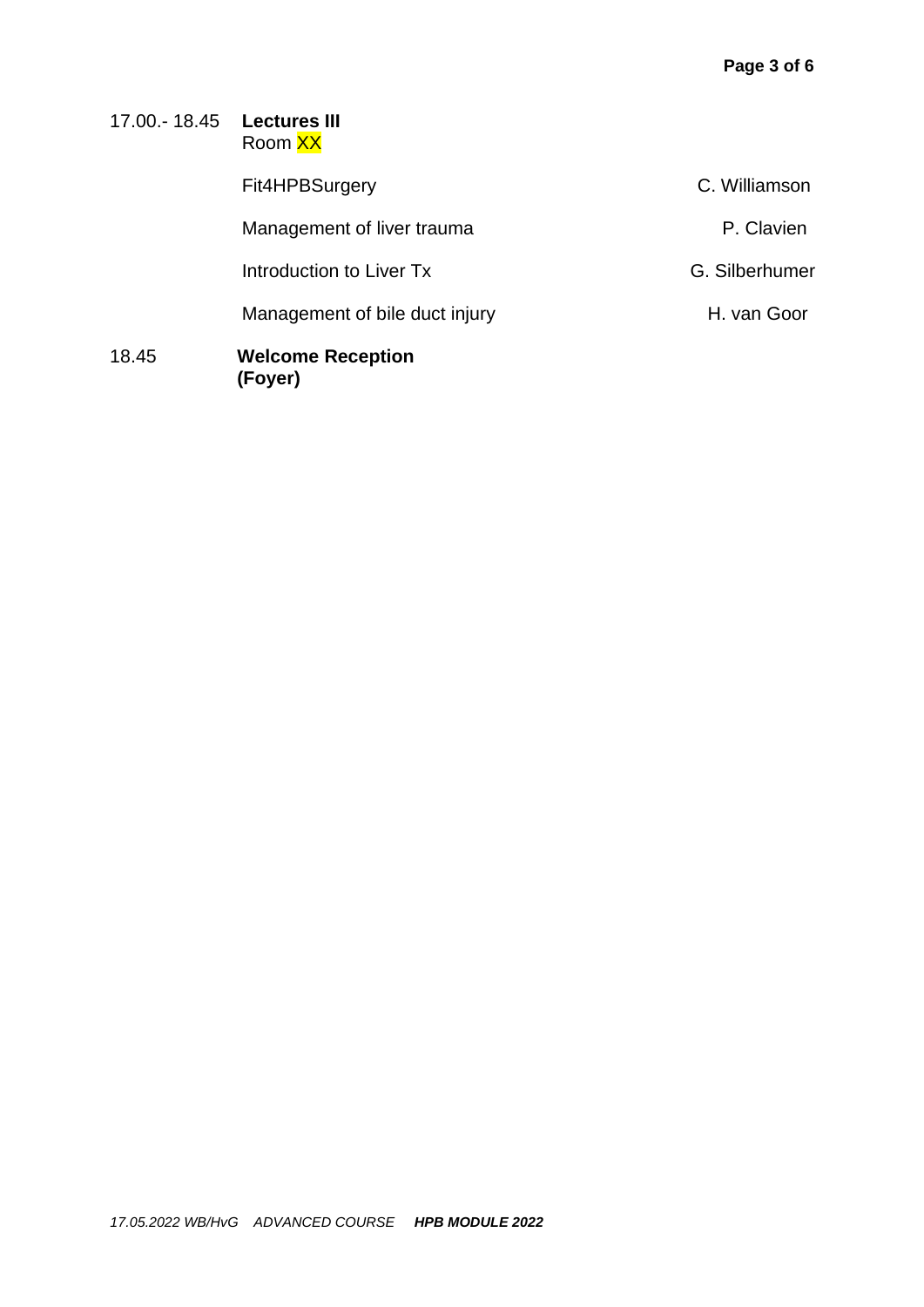# SUNDAY, 04.09.2022 AC HPB

| 08.00 - 09.30 Practical exercises II |
|--------------------------------------|
| Room XX                              |
| (see individual schedule)            |

- 09.30 09.45 **Break**
- 09.45 11.45 **Meet the experts I Diagnostic Work-up** 4 tables, 4 topics Liver metastasis S. Fichtner-Feigl / C. Reissfelder Gallbladder/bile duct carcinoma V. Sallinen /M. de Wulf

Pancreatic carcinoma F. Berrevoet / C. Williamson

Chronic pancreatitis S. Bouwense / H. van Goor

- 11.45 14.45 **Lunch Break**
- 14.45 17.15 **Practical exercises III** Room XX (see individual schedule)
- 17.15 17.45 **Break**
- 17.45 19.30 **Case-based discussion I** [Acute scenario's] Room XX

Complications HPB surgery C. Williamson / C. Reissfelder Acute necrotizing pancreatitis S. Bouwense / F. Berrevoets Pancreatic/duodenal trauma<br>
H. van Goor / V. Sallinen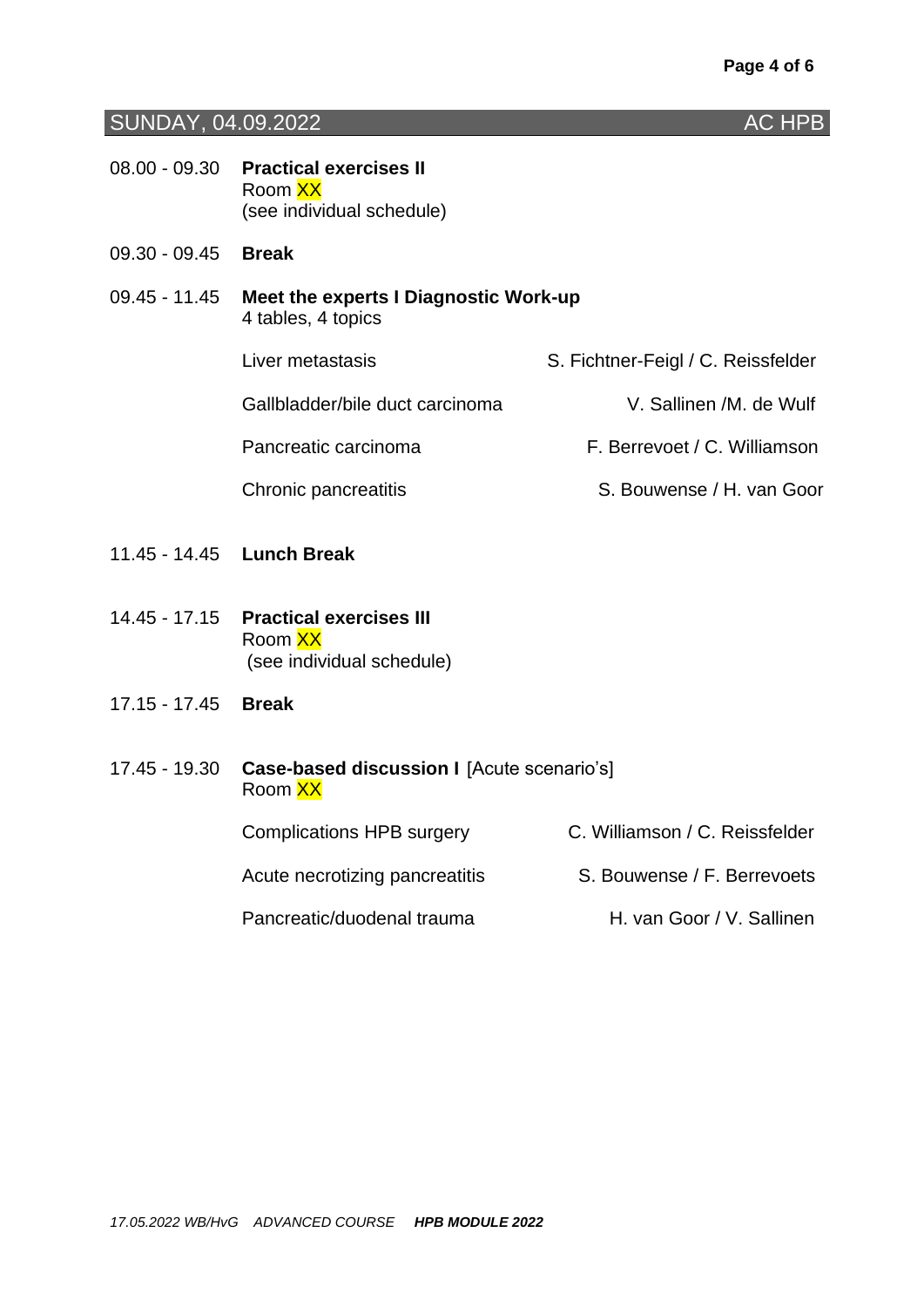# **MONDAY, 05.09.2022 AC HPB**

- 08.00-09.30 **Practical exercises IV**  Room XX (see individual schedule)
- 09.30-10.00 **Break**
- 10.00-11.45 **Meet the expert II Advanced Treatment**  3 topics, 3 tables SIRT, TAC + TACE C. Reissfelder / S. Fichtner-Feigl ALPPS, repeat liver surgery **P. Clavien / M. deWulf** Vascular resection in pancreatic surgery V. Sallinen / S. Bouwense
- 11.45 15.15 **Lunch break**
- 15.00 -17.15 **Practical exercises V**  Room XX (see individual schedule)
- 17.15 -17.45 **Break**
- 17.45 -19.30 **Case-based discussion II** [Advanced diagnostics and follow-up]

Pancreas NET K. Emmanuel / C. Williamson Primary liver tumors S. Fichtner-Feigl / M. deWulf Pancreatic cysts F. Berrevoet / V. Sallinen